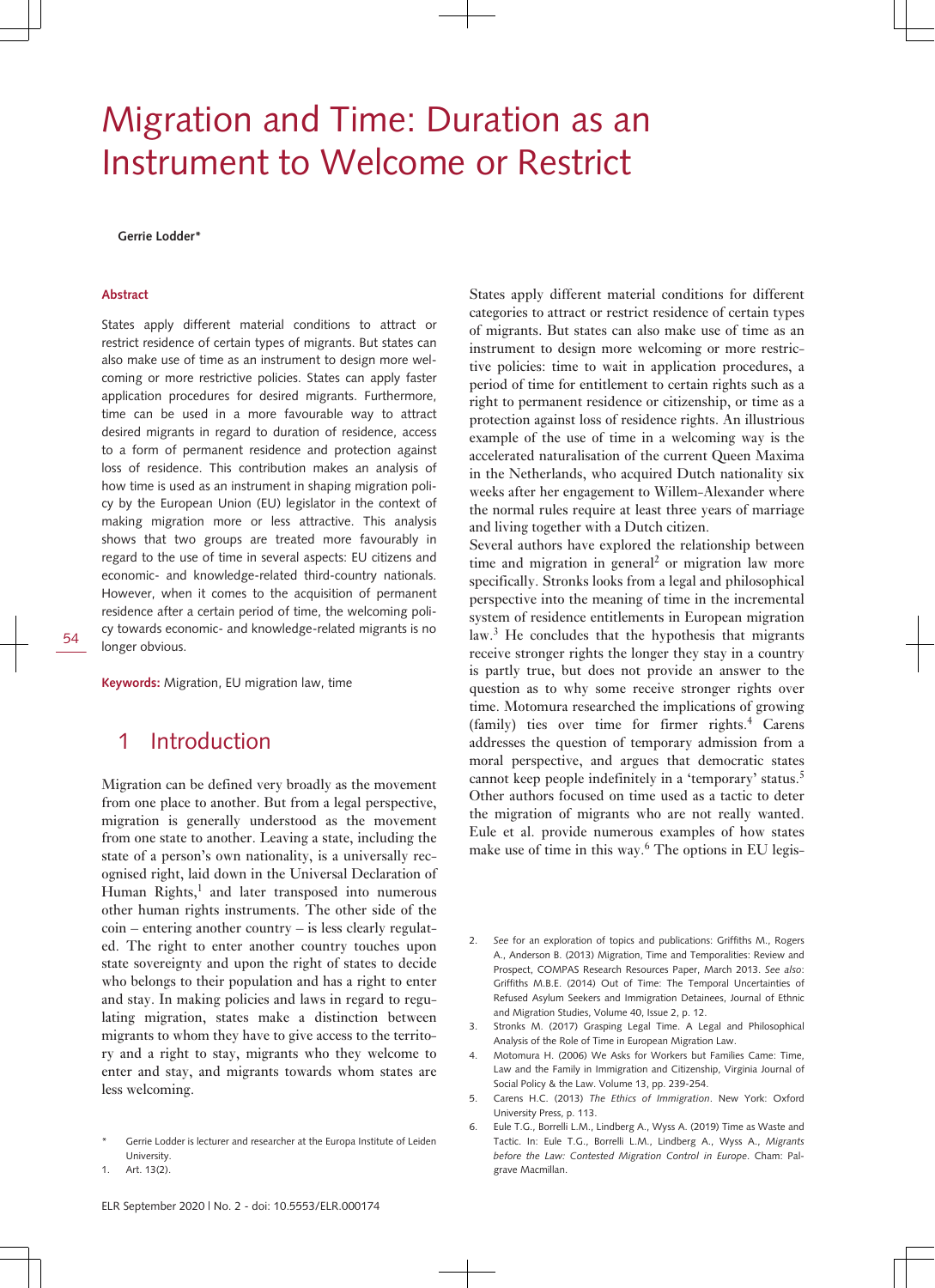lation on acceleration of the asylum procedures have been debated by several authors.<sup>7</sup>

This article aims to contribute to the existing literature by combining these elements – time used to restrict or facilitate entry and the role of time in granting stronger entitlements – in the context of developing policies to attract or restrict residence of certain categories of migrants. The article starts with the hypothesis that states apply faster application procedures for desired migrants. Furthermore, it is expected that time is used in a more favourable way to attract desired migrants in regard to duration of residence, access to a form of permanent residence and protection against loss of residence.

The sovereignty of states to develop migration policies is limited by international law. Most important is the prohibition to send a person back to a country where he fears persecution, where his life is threatened or where he risks torture or inhuman or degrading treatment, the so-called prohibition of refoulement.<sup>8</sup> Furthermore, the widely recognised right to family life $9$  might, under certain circumstances, lead to a right of residence in a host state. However, besides these international obligations, migration law in the EU is for a large extent defined on a community level. Member States are bound by these rules and have limited sovereignty to develop national policies. For this reason, the analysis of migration law at the EU level is chosen in this article. However, some examples of the way the Member States apply the EU legislation and use the national discretion to develop their own rules will be provided.

In the next section, I will provide a short outline of the current body of EU migration law. This section is followed by some elaboration on the use of the concept of desired and less desired migrants. Subsequently, Section 4 looks at the time frame for application procedures. In Section 5, the differences in duration of residence are explored. Section 6 elaborates on the use of duration of residence for residence entitlements. Section 7 discusses in what way in EU law the length of stay can offer protection against loss of residence rights. A conclusion is formulated in the final section.

- 7. *See*, for example, Reneman M. (2013) Speedy Asylum Procedures in the EU: Striking a Fair Balance Between the Need to Process Asylum Cases Efficiently and the Asylum Applicant's EU Right to an Effective Remedy, International Journal of Refugee Law, Volume 25, Issue 4, pp. 717-48; Costello C., Hancox E. (2016) The Recast Asylum Procedures Directive 2013/32/EU: Caught between the Stereotypes of the Abusive Asylum Seeker and the Vulnerable Refugee. In: Chetail V., De Bruycker P., and Maiani F., *Reforming The Common European Asylum System: The New European Refugee Law.* Boston: Brill Nijhof.
- 8. *See* Art. 33 of the Geneva Refugee Convention of 1951, Art. 3 of the Convention against Torture, Art. 7 of the International Covenant on Civil and Political Rights (ICCPR) and Art. 3 of the European Convention on Human Rights (ECHR).
- 9. *See*, for example, Art. 17 ICCPR and Art. 8 ECHR.

EU migration law encompasses the regulation of both intra-EU migration as well as the migration of so-called third-country nationals (TCNs) – persons with a non-EU nationality – from outside the EU to the EU. Since the Amsterdam Treaty<sup>10</sup> entered into force in 1999, the body of EU migration law related to this latter category has grown significantly. Nowadays, the EU legal framework for TCNs encompasses various rules: for admission to the EU territory; for the acquisition of a residence right; and, finally, for returning TCNs whose stay on EU territory is irregular.

The Schengen Border  $Code<sup>11</sup>$  lays down the conditions for admission to the EU territory for a short stay of maximum ninety days. The relevant instrument for admission that will be discussed in this contribution is the Visa  $Code^{12}$  (VC) which provides procedural rules for the acquisition of a visa for short stay. Important instruments in the field of asylum are the Qualification Directive<sup>13</sup> (QD), which sets rules for classifying an asylum seeker as a refugee or a person in need of other forms of international protection, and the Procedures Directive<sup>14</sup> (PD), which contains norms for application procedures. Of additional relevance is the Dublin Regulation<sup>15</sup> (DR), which lays down criteria to determine which Member State is responsible for the assessment of an asylum request. Family reunification is regulated in the Family Reunification Directive<sup>16</sup> (FRD), which contains conditions for family reunification as well as procedural rules and rights for family members. In 2016, a revised directive entered into force which provides rules on several types of residence of which researchers and students are the most important, further referred to as the Researchers and Students Directive<sup>17</sup> (RSD). Other categories of stay which are regulated in

- 10. Treaty of Amsterdam amending the Treaty on European Union, the Treaties establishing the European Communities and certain related acts.
- 11. Regulation (EU) 2016/399 of the European Parliament and of the Council of 9 March 2016 on a Union Code on the rules governing the movement of persons across borders.
- 12. Regulation (EC) No 810/2009 of the European Parliament and of the Council of 13 July 2009 establishing a Community Code on Visas.
- 13. Directive 2011/95/EU of the European Parliament and of the Council of 13 December 2011 on standards for the qualification of third-country nationals or stateless persons as beneficiaries of international protection, for a uniform status for refugees or for persons eligible for subsidiary protection, and for the content of the protection granted.
- 14. Directive 2013/32/EU of the European Parliament and of the Council of 26 June 2013 on common procedures for granting and withdrawing international protection.
- 15. Regulation (EU) no 604/2013 of the European Parliament and of the Council of 26 June 2013 establishing the criteria and mechanisms for determining the Member State responsible for examining an application for international protection lodged in one of the Member States by a third-country national or a stateless person (recast).
- 16. Council Directive 2003/86/EC of 22 September 2003 on the right to family reunification.
- 17. Directive (EU) 2016/801 of the European Parliament and of the Council of 11 May 2016 on the conditions of entry and residence of third-country nationals for the purposes of research, studies, training, voluntary service, pupil exchange schemes or educational projects and au pairing.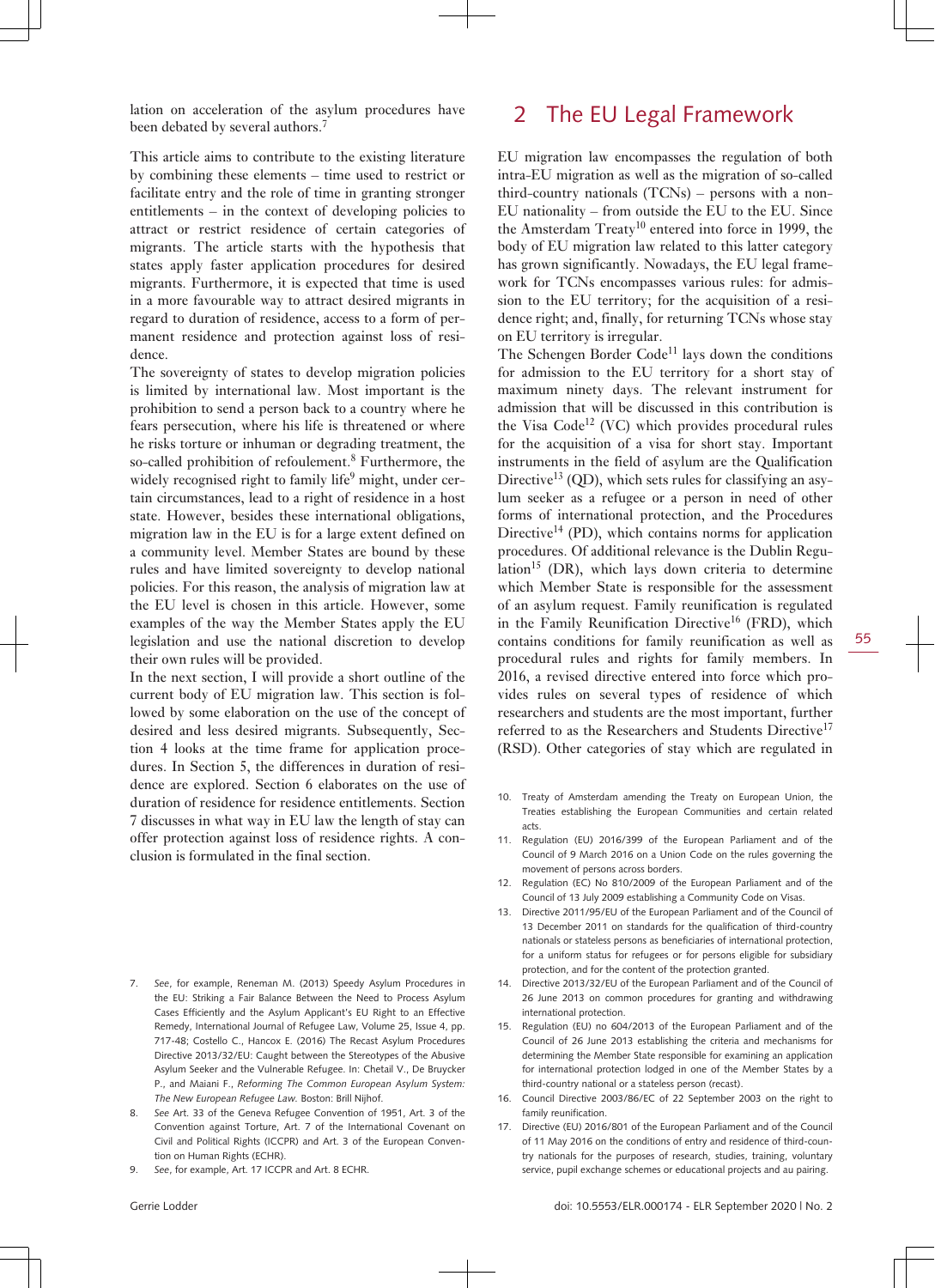this directive are au pairs, volunteers, pupil exchange schemes and trainees. In the field of economic migration, a system which consists of a general framework directive and three instruments to regulate a certain category of labour has been gradually developed. The general framework is regulated in the Single Permit Directive<sup>18</sup> (SPD), which contains procedural rules for all work-related migration application procedures and rights for migrant workers. The three instruments are the Blue Card Directive<sup>19</sup> (BCD), which regulates the admission and rights of knowledge workers, the Seasonal Workers Directive<sup>20</sup> (SWD) and the Intra Corporate Transfer Directive<sup>21</sup> (ICTD). Finally, rules for a right to permanent residence are established in the Long-Term Residence Directive<sup>22</sup> (LTRD). Residence based on this Directive is no longer determined by the purpose-related types of residence mentioned earlier. The rules for admission of asylum seekers, and to a lesser extent of family migrants, are influenced by the international legal standards mentioned earlier. The EU legal system in these areas leaves Member States with very limited sovereignty to develop their own policies. Member States are bound to grant a residence right to asylum- and family migrants who fulfil the criteria. This is different for economic, knowledge and cultural exchange-related migration. The legislation in these areas was developed to stimulate these types of migration, but Member States were rather reluctant to transfer sovereignty to the  $EU^{23}$  This has resulted in a system where Member States remain free to decide on actual admission, with the exception of students. If a student fulfils the criteria of the Directive, Member States are bound to admit this student.

The rules for EU citizens moving to another Member State have gradually developed throughout the different stages of the EU integration process. Nowadays, EU citizens have the right to stay in the territory of another Member State for a maximum period of three months, with the sole requirement of being in possession of a valid passport or identity card. This right is also applicable to the TCN family member of a Union citizen who accompanies or joins the EU citizen. Some additional conditions apply in the case of residence longer

- 18. Directive 2011/98/EU of the European Parliament and of the Council of 13 December 2011 on a single application procedure for a single permit for third-country nationals to reside and work in the territory of a Member State and on a common set of rights for third-country workers legally residing in a Member State.
- 19. Council Directive 2009/50/EC of 25 May 2009 on the conditions of entry and residence of third-country nationals for the purposes of highly qualified employment.
- 20. Directive 2014/36/EU of the European Parliament and of the Council of 26 February 2014 on the conditions of entry and stay of third-country nationals for the purpose of employment as seasonal workers.
- 21. Directive 2014/66/EU of the European Parliament and of the Council of 15 May 2014 on the conditions of entry and residence of third-country nationals in the framework of an intra-corporate transfer.
- 22. Council Directive 2003/109/EC of 25 November 2003 concerning the status of third-country nationals who are long-term residents.
- 23. Boeles P., Heijer, den M., Lodder G., Wouters K. (2014) *European Migration Law*, Cambridge – Antwerp – Portland: Intersentia (2nd revised edition), p. 157.

than three months. In contrast to the strongly differentiated system of directives for TCNs, most rules in regard to residence for EU citizens and their family members are laid down in one Directive: the Free Movement Directive<sup>24</sup> (FMD). This Directive also regulates the residence for short stay – a stay of up to five years for workers, self-employed persons, students and economically non-active EU citizens – and permanent residence.

## 3 Desired and Less Desired **Migrants**

Policy makers, politicians, academics, society, we all try to construct categories to make sense of migration.<sup>25</sup> Categories are often formulated in dichotomies:<sup>26</sup> forced migration versus voluntary migration or refugees versus economic migrants; intra-EU migration of EU citizens versus migration of TCNs towards the EU; short-term migration versus permanent migration. Categorisation can be based on the place that migration occurs, the causes of movement and the time or duration of migration.27 In this article additional labels are used, namely the distinction between desired and less desired migration. The distinction between desired and less desired migrants – which is of course, as most categorisations, an oversimplification of reality – is used to evaluate the use of time by the EU legislator. To be able to function as an analytical tool, some clarification is needed of the way these concepts are used.

First is the question of which migrants are allegedly desired or non-desired. EU Member States display different views to the desirability of various types of migration. Also, within a state views on desirability will vary widely. However, this article is written from the perspective of the EU legislator. This means that the question of the desirability is approached from the EU perspective. Second, the desirability is not always easy to assess. Also at EU level frictions about migration policies exist between the different EU institutions involved in the process of making legislation. This results in compromises and ambiguity towards the desirability of a certain form of migration. A good example is the wording of the FRD. According to the preamble, family reunification

helps to create sociocultural stability facilitating the integration of third country nationals in the Member State, which also serves to promote economic and

- 24. Directive 2004/38/EC of the European Parliament and of the Council of 29 April 2004 on the right of citizens of the Union and their family members to move and reside freely within the territory of the Member States.
- 25. Crawley H., Skleparis D. (2018) Refugees, Migrants, Neither, Both: Categorical Fetishism and the Politics of Bounding in Europe's 'Migration Crisis', Journal of Ethnic and Migration Studies, Volume 44, Issue 1, pp. 50-51.
- 26. *See*, for example, Althaus A. (2016) The False Dichotomy between 'Economic Migrants' and Refugees, IOM, int.
- 27. Crawley, Skleparis (2018), pp. 50-51.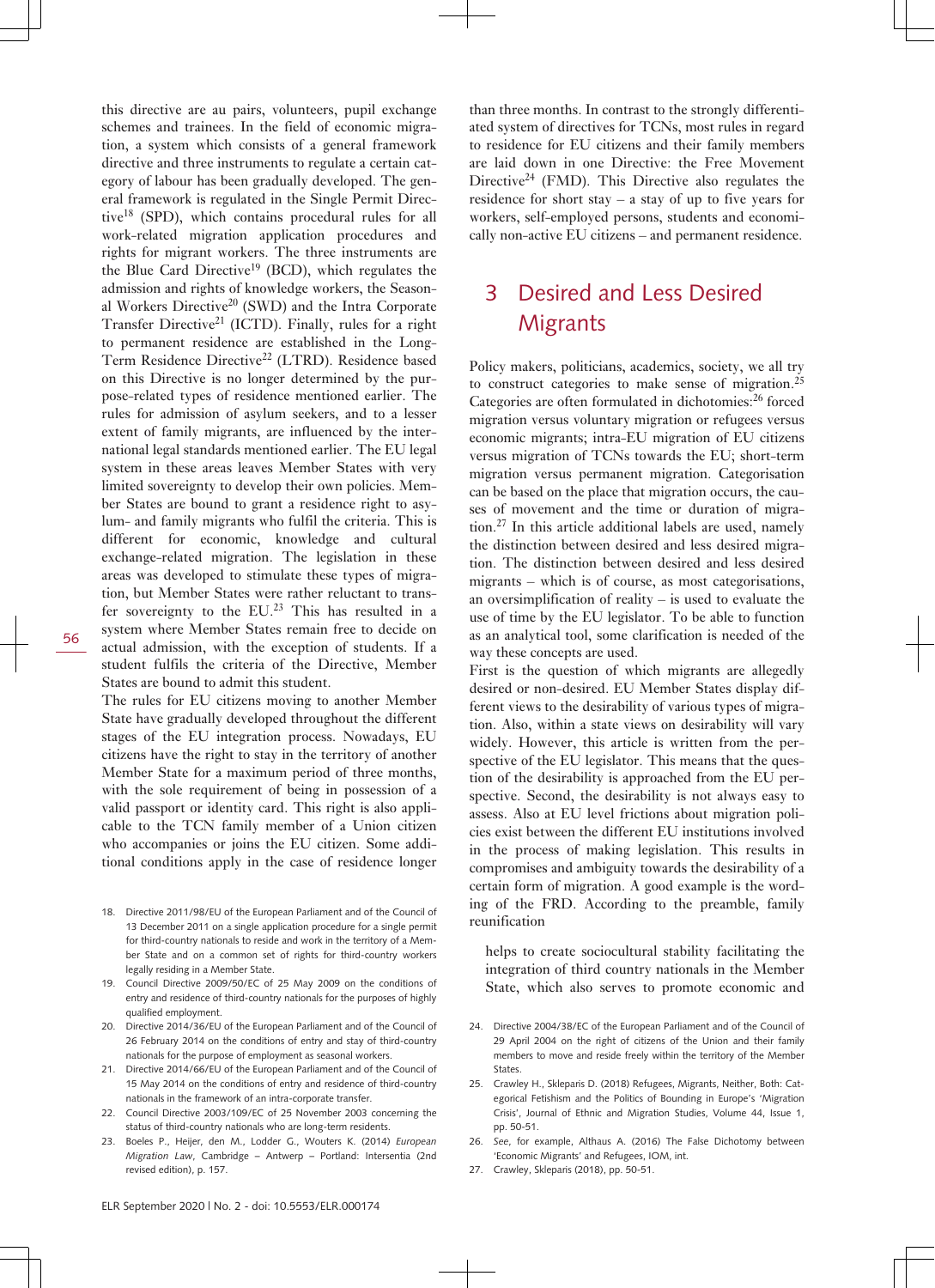social cohesion, a fundamental Community objective stated in the Treaty.<sup>28</sup>

This formulation suggests family reunification is a desired category of migration. However, at the time of the negotiations and after the implementation, many Member States tried to preserve to maintain as much as possible their national rules, to be able to control and restrict family migration.<sup>29</sup> Finally, the desirability can change over time, due to changing circumstances or a different political climate.<sup>30</sup>For the purpose of this article, free movement of EU citizens will be regarded as desired migration as free movement of persons is one of the cornerstones of the EU. Economic and knowledge migration of TCNs can also be considered as welcome migration.<sup>31</sup> Furthermore, short-term stay is regarded as desired migration, as follows from the proposal to reform the VC: 'the vast majority of visa applicants pose no security and/or migratory risk to the EU and are bringing significant benefits to the  $EU^3$ <sup>2</sup>. At the same time it is recognised that 'migration and security issues become increasingly important'.<sup>33</sup>As discussed earlier, the attitude towards family migration is ambiguous. However considering the stance of the Member States in the Council during the negotiations, it can be considered less desired migration. Finally, asylum migration is considered less desired, especially during the stage when it is not yet established whether or not an asylum applicant is entitled to international protection. However, regarding persons entitled to international protection, the EU is 'open to those who, forced by circumstances, legitimately seek protection in the Union'.<sup>34</sup>

### 4 Application Procedures

The length of an application procedure can be considered as an instrument for making migration more attractive, or less attractive. Lengthy application procedures can deter migrants from applying, while fast application procedures can make migration more attractive.35 At the same time, accelerated procedures and quick (negative)

- 29. *See*, for example, Groenendijk K. (2006) Family Reunification as a Right under Community Law, European Journal of Migration and Law, Volume 8, Issue 2, pp. 215-30. *See also* Lodder G.G. (2018) Richtlijn 2003/86/EG inzake het recht op gezinshereniging. In: Pahladsingh A. (ed.), *Sdu Commentaar Europees Migratierecht*. Den Haag: Sdu (editie 2018).
- 30. A good example is the 'Wir schaffen das' expression of German Prime Minister Angela Merkel and the subsequent developments. *See* e.g.: [https://duitslandinstituut.nl/artikel/39507/vijf-jaar-na-wir-schaffen](https://duitslandinstituut.nl/artikel/39507/vijf-jaar-na-wir-schaffen-das)[das](https://duitslandinstituut.nl/artikel/39507/vijf-jaar-na-wir-schaffen-das).
- 31. *See*, for example, Communication from the Commission. Policy Plan on Legal Migration, COM(2005) 669 final and preamble 8 and 14 Directive 2016/801/EU.
- 32. Proposal for a Regulation of the European Parliament and of the Council amending Regulation (EC) No 810/2009 establishing a Community Code on Visas (Visa Code), COM(2018) 252 final, p. 1.
- 33. *Ibid*.
- 34. Preamble 2 Directive 2011/95/EU.
- 35. Eule et al., 2019.

decisions can discourage asylum seekers in particular from applying for asylum.<sup>36</sup> In EU TCN migration law, all the instruments which regulate access to the territory of the EU or a right to a certain type of residence provide for time limits for concluding an application procedure. In analysing these time limits, an obvious division can be observed between labour-related and knowledgerelated migration on the one hand, and asylum and family migration on the other hand. In the case of labourrelated migration, the general norm is set in the SPD. In this Directive, the time limit for taking a decision on a combined application for a work permit and residence right is set at four months after the application has been lodged. Due to the complexity of the examination, this period can be prolonged with an undefined period. In separate work-related directives, the limit is even shorter. In the case of knowledge workers, intra-corporate transferees, seasonal workers, researchers, au pairs, volunteers and students, the time limit is ninety days. For researchers, volunteers and intra-corporate transferees, the respective Directives provide for the option of an even shorter time limit. In the proposal for a recast of the BCD, the time frame to make a decision on the application is shortened to sixty days, with the option of an accelerated procedure in thirty days.<sup>37</sup> The Netherlands is an example where time frames of two weeks for application procedures for admission of economic and knowledge migrants of recognised sponsors are introduced, to attract some preferred categories of migrants.<sup>38</sup>

On the other hand, the time frames for handling an application for family reunification and asylum are much longer. The longest time limit applies for family reunification applications: Member States have to make a decision within nine months after the application has been lodged. In exceptional circumstances, this time limit can be extended with an undefined period of time.39 However, in the case of family members of several categories of knowledge-related and labour-related migration, shorter time frames apply. In the case of applications of family members of knowledge workers a time limit of six months applies, while for the family members of inter-corporate transferees and researchers, the time limit is the same as for ICT workers (ninety days) or researchers (sixty days).

In the case of asylum seekers, the standard is set at six months. The PD provides for a prolongation of the time limit, with a maximum of nine months where a complex situation is involved, when large numbers of TCNs are applying or if the delay in the examination is wholly

- 36. Reneman M. (2016) Versnelling, verlenging en vereenvoudiging van asielprocedures vanwege hoge instroom. Spanning met het Europese recht, Asiel & Migrantenrecht, Issue 6/7, p. 264.
- 37. Art. 10, Proposal for a Directive of the European Parliament and of the Council on the conditions of entry and residence of third-country nationals for the purposes of highly skilled employment, COM(2016) 378 final.
- 38. *See* the legal history of the Modern Migration Policy Act, e.g. TK 2009/10, 32 052, no. 7, pp. 2-3.
- 39. Art. 5(4) Directive 2003/86/EC.

<sup>28.</sup> Preamble 4 Directive 2003/86/EC.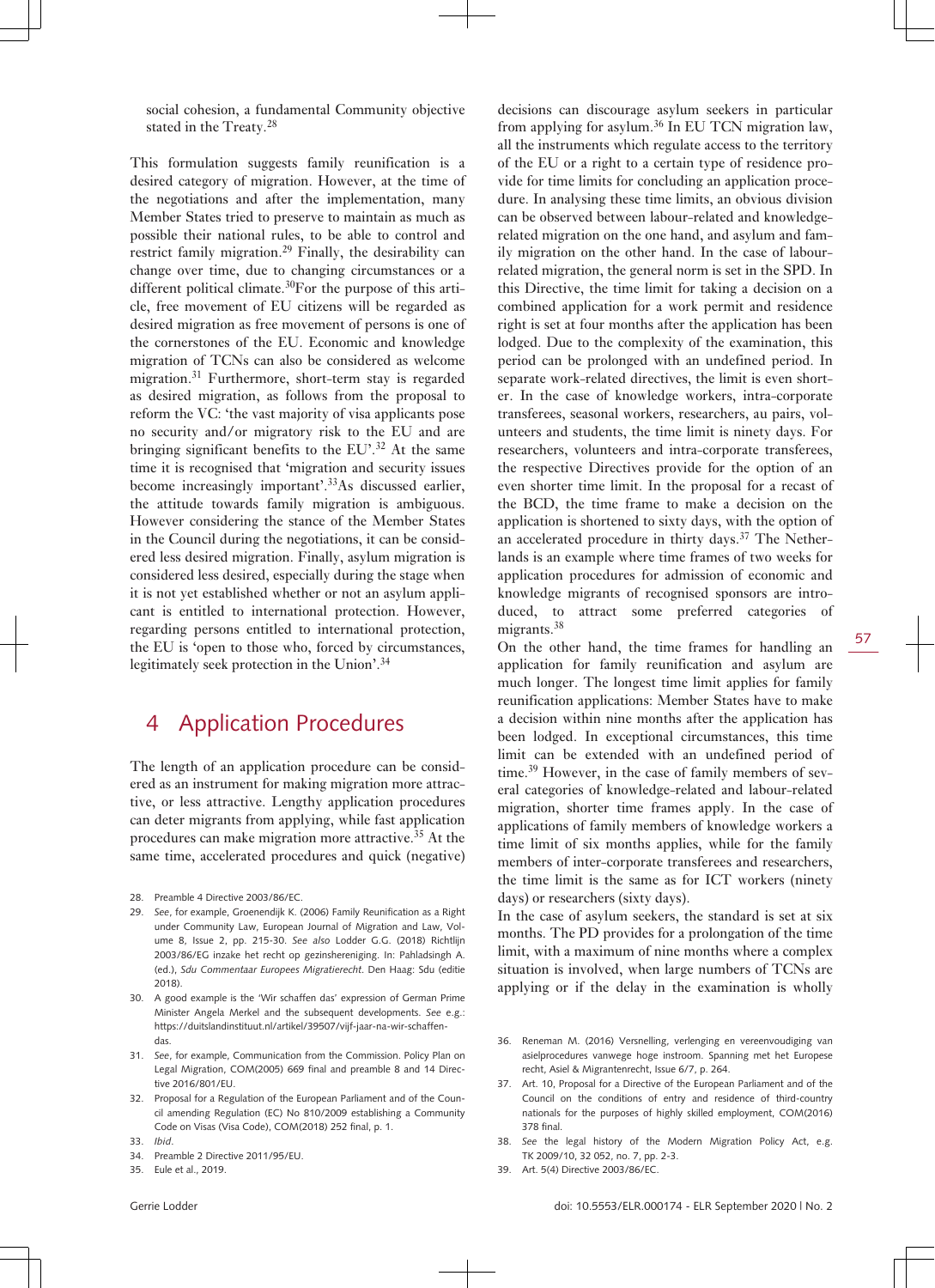attributable to the applicant.<sup>40</sup> However, the Directive also provides for the option to apply accelerated procedures<sup>41</sup> and prioritised procedures.<sup>42</sup> The Directive contains an exhaustive list of ten situations in which acceleration of the examination of the request is possible. For example, in situations such as the asylum seeker has misled the authorities by presenting false documents, or destroyed document, comes from a safe country or in case of a subsequent application or an application just to delay his removal, the chance that an application will be awarded is very small.<sup>43</sup> The Directive does not provide time limits for these accelerated procedures. A study by the European Council of Refugees and Exiles (ECRE) shows that accelerated procedures were applied in seven Member States in 2016. The percentage of applications handled in the accelerated procedure varies between 2% in Poland to 38.8% in France. Prioritising is allowed in particular 'where the application is likely to be wellfounded' or 'where the applicant is vulnerable'.<sup>44</sup> The normative distinction between prioritised and accelerated procedures is explained in the preamble of the Directive. Prioritising means shortening the overall duration by 'examining it before other, previously made applications, without derogating from normally applicable procedural time limits, principles and guarantees'.<sup>45</sup> On the other hand, acceleration is described as

introducing shorter, but reasonable, time limits for certain procedural steps, without prejudice to an adequate and complete examination being carried out and to the applicant's effective access to basic principles and guarantees provided.<sup>46</sup>

The shortest time limits are laid down in the VC for the application of a Schengen visa for a visit of maximum three months to the EU. In the current regulation, the standard time limit is only fifteen days. This period can be extended to thirty days or, as an exception, to sixty days. The VC was recently amended.<sup>47</sup> A remarkable feature of the amended VC from the perspective of welcoming or restricting migration, in the words of Peers, is 'the power to punish countries that do not cooperate with the EU on readmission, amongst other measures

- 40. Art. 31 Directive 2013/32/EU. A further, substantive, delay of the total duration of an assessment of an asylum application on the merits can occur in situations where the responsibility for the asylum application is to be determined based on the criteria of the Dublin Regulation. Several time limits exist for the establishment of the responsible state and the actual transfer of the asylum applicant to the other state. The actual examination of the application on the merits will only start after the transfer of the applicant.
- 41. Art. 31(8) Directive 2013/32/EU.
- 42. Art. 31(7) Directive 2013/32/EU.
- 43. ECRE (2017) Accelerated, prioritised and fast-track asylum procedures. Legal frameworks and practice in Europe, p. 3.
- 44. Art. 31(7) Directive 2013/32/EU.
- 45. Preamble 19 Directive 2013/32/EU.
- 46. Preamble 20 Directive 2013/32/EU.
- 47. Regulation (EU) 2019/1155 of the European Parliament and of the Council of 20 June 2019 amending Regulation (EC) No 810/2009 establishing a Community Code on Visas (Visa Code), pp. 25-54.

by slowing down processing times'.<sup>48</sup> If the given time limits are not met, none of the EU Directives provide for consequences in the event of a late decision. $49$  The FRD and the BCD state that consequences of a late decision are to be determined by national law. The other Directives contain no reference at all as to what should happen if Member States fail to meet the time limits for dealing with an application. In Belgium, applicants for family reunification were granted a residence right automatically if the authorities didn't take a decision within the prescribed decision period of six months. The European Court of Justice (ECJ) considered this national practice a violation of the FRD because authorities are required to establish the existence of family relations before they authorise family reunification.<sup>50</sup>In the case of EU citizens and their accompanying family members, a totally different picture emerges. As the residence rights enshrined in the FMD are declaratory, there is no application procedure to assess a residence right with corresponding time limits. EU citizens and their family members can reside legally on the territory of another EU Member State if, and as long as, they fulfil the conditions for residence listed in the FMD. EU citizens, as well as their family members, are obliged to register with the relevant authorities for a stay exceeding a period of three months. The period for both EU citizens and their family members within which this registration obligation must be fulfilled cannot be shorter than three months.<sup>51</sup> 'Immediately' after registering, EU citizens are given a declaration of registration; their (TCN) family members have to apply for a residence card and receive a declaration of making this request 'immediately'. However, the period to assess the request for this residence card for TCN family members is six months.<sup>52</sup>

#### **4.1 Waiting Period**

A further delay for the possibility of family migration of TCNs is installing a waiting period before enabling to file an application for family reunification. Member States have the option to apply a waiting period of no longer than two years of lawful stay in the host state before the sponsor can be united with his or her family members.<sup>53</sup> For Member States that applied a quota system at the moment of adoption of the FRD, this could be a waiting period of three years. The ECJ decided that this waiting period can't be applied automatically without taking into account all relevant factors.<sup>54</sup> In this respect, family members of Blue Card holders, ICT

- 48. Peers S. (2019) The Revised EU Visa Code: Controlling EU Borders from a Distance, EU Law Analyses, 17 April 2019.
- 49. The time limits of the Dublin code for the different steps in the process of establishing the responsible state do attach legal consequences to exceeding these time limits.
- 50. ECJ 20 November 2019, C-706/18 (*X*), ECLI:EU:C:2019:993, paras. 34-38.
- 51. Arts. 8(2) and 9(2) Directive 2004/38/EU.
- 52. Art. 10(1) FMD Directive 2004/38/EU.
- 53. Art. 8 Directive 2003/86/EC.
- 54. ECJ 27 June 2006, C-540/03 (*Commission* v. *Parliament*), para. 99-100.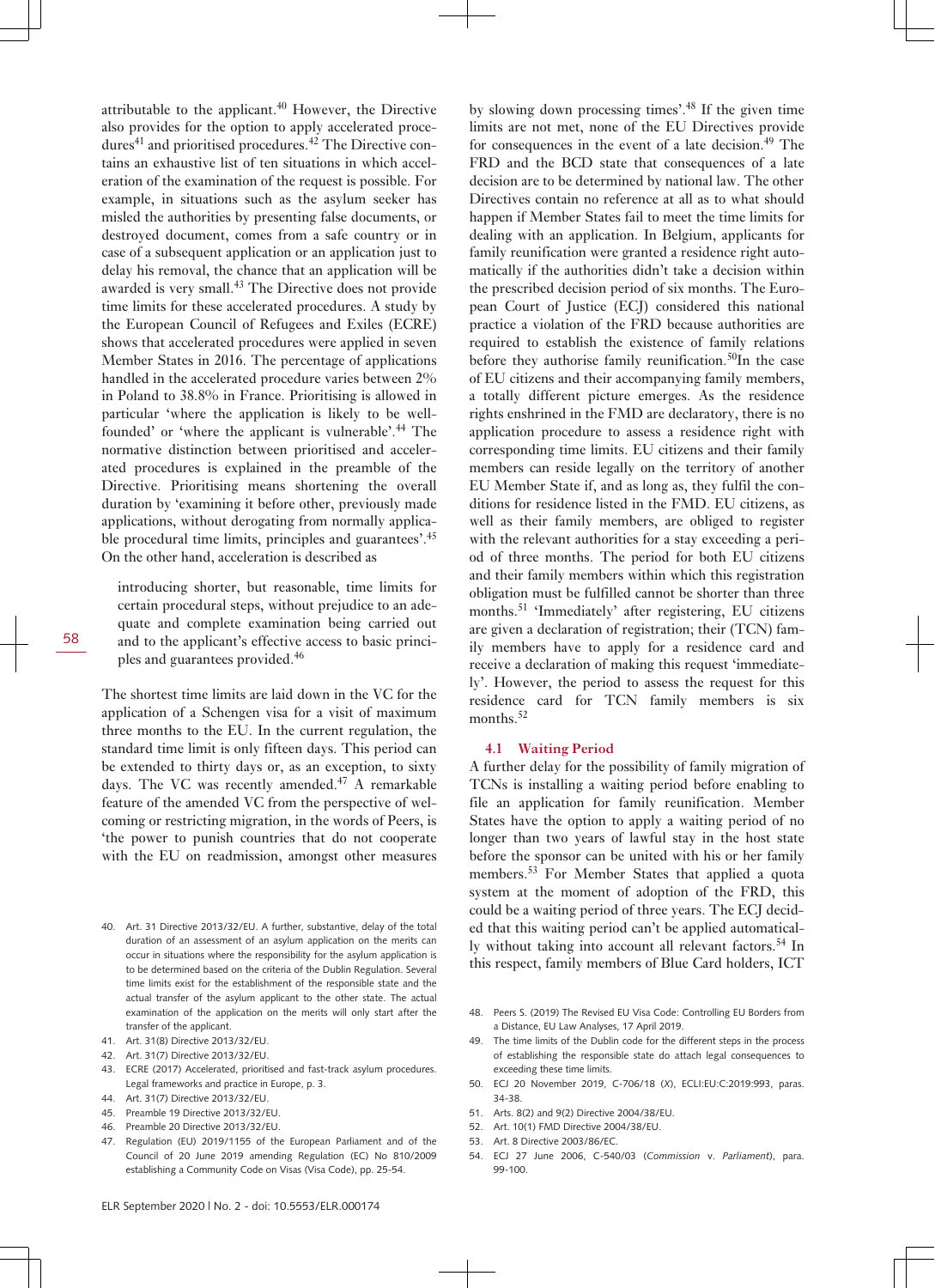workers and researchers are treated more favourably as the waiting period of Article 8 FRD is not applicable for family reunification with these categories of migrants.<sup>55</sup>

### **4.2 Time Frames in Application Procedures and Preferential Treatment**

The short(er) time frames for Schengen visa applications and applications for economic and knowledge migration are in line with the hypothesis that for these desired categories of migrants short(er) time limits would be applied. The amendment in the new VC underlines the argument that TCN Schengen visa migrants are only welcome as long as they abide by the conditions for their stay. Also *the immediate* provision of a residence card after registration to EU citizens confirms the hypothesis. The relatively long period to assess the request for a residence card for TCN family members is in this respect a bit surprising. A possible explanation can be that this concerns purely an administrative requirement and doesn't hinder the right of free movement of EU citizens. The long application procedures for family migrants and asylum seekers and the option of a waiting period for family migrants underline that these migrants are less welcome. These categories of migrants clearly don't get priority. For family members of the desired economic and knowledge migrants, shorter time frames and no waiting period apply. It is interesting to note that in regard to asylum applications as well shorter time frames can be applied for the well-founded applications – to whom the EU is open – as for the unfounded applications. For this last category fast procedures can be explained by the fact that these asylum seekers are already present at the territory of the EU. Fast procedures in this situation can be regarded as restrictive.

### 5 Temporary Residence

For most knowledge-related and economic-related residence purposes, it is assumed by the EU legislature that the residence is of a temporary nature. The idea that work-related migration is of a temporary nature was also mainstream in the 1950s to early 1970s when several European countries expanded their workforce by enabling and recruiting workers from other countries.<sup>56</sup> However, the enactment of more restrictive migration policies in the 1970s is considered to be one of the causes of permanent settlement of many labour migrants.<sup>57</sup>To avoid the same pitfall, in all EU migration instruments designed to regulate migration for a certain purpose of TCNs to one of the EU Member

- 55. *See* Art. 15(2) Directive 2009/50/EC, Art. 19(2) Directive 2014/66/EU and Art. 26(1) Directive 2016/801/EU.
- 56. Castles S. (1986) The Guest Worker in Western Europe: An Obituary, The International Migration Review, Volume 20, Issue 4, pp. 761-78. *See also* CDMG (1996) Temporary Migration for Employment and Training Purposes.
- 57. Wiesbrock A. (2009) *Legal migration to the European Union. Ten Years after Tampere.* Nijmegen: Wolf Legal Publishers, p. 30.

States, the initial residence right a TCN can acquire is temporary residence. The length of initial residence, the possibility to renew the residence and the total possible length of stay differ considerably. For several residence types, the duration of residence is related to the more or less temporal nature of the residence purpose. The shortest period of residence applies to the Schengen visa, with a maximum period of residence of three months and hardly any possibility to prolong this period. Residence categories such as school pupil exchange, au pairs, trainees and volunteer programmes are also designed to be temporal by nature. In the RSD the duration of residence is defined for each of these categories. In the case of trainees, the initial duration is six months and for the rest of the residence categories the initial residence duration is one year, unless the contract or programme which determines the residence foresees a shorter duration. When it comes to students, Member States can 'determine that the total duration of residence of students does not exceed the maximum duration of studies, as provided for in national law'.<sup>58</sup> The temporary character of seasonal work is underlined in the preamble:<sup>59</sup>

The maximum duration of stay should be fixed by Member States and limited to a period of between five and nine months which, together with the definition of seasonal work, should ensure that the work is of genuinely seasonal nature.

Furthermore, intra-corporate transfers constitute temporary migration. The maximum duration of one transfer to the Union is three years for managers and specialists, and one year for trainee employees. After this period, the intra-corporate transferee should leave the EU unless they have obtained a residence permit on another basis.60 The BCDs are more favourable in this respect. Although this Directive states that Member States can define the period of validity of the residence *card* to between one and four years, the residence *right* can be prolonged beyond this period, as follows from the more favourable treatment of holders of a Blue Card in regard to the acquisition of a long-term residence permit.61 For researchers and students, the RSD provides for the right to stay after completion of their research or studies for the purpose of job searching or entrepreneurship.62 This is an improvement of their rights in comparison with the rights of researchers and students in the directives which were replaced by the current directive.<sup>63</sup> However, according to the preamble, this right does not automatically include a right of access to the labour market.

- 58. *See* preamble 19 Directive 2016/801/EU.
- 59. *See* preamble 31 Directive 2016/801/EU.
- 60. *See* preamble 17 Directive 2014/66/EU.
- 61. Art. 16 Directive 2009/50/EC.
- 62. Art. 25 Directive 2016/801/EU.
- 63. *See* respectively Directive 2005/71/EC for researchers and Directive 2004/114/EC for students.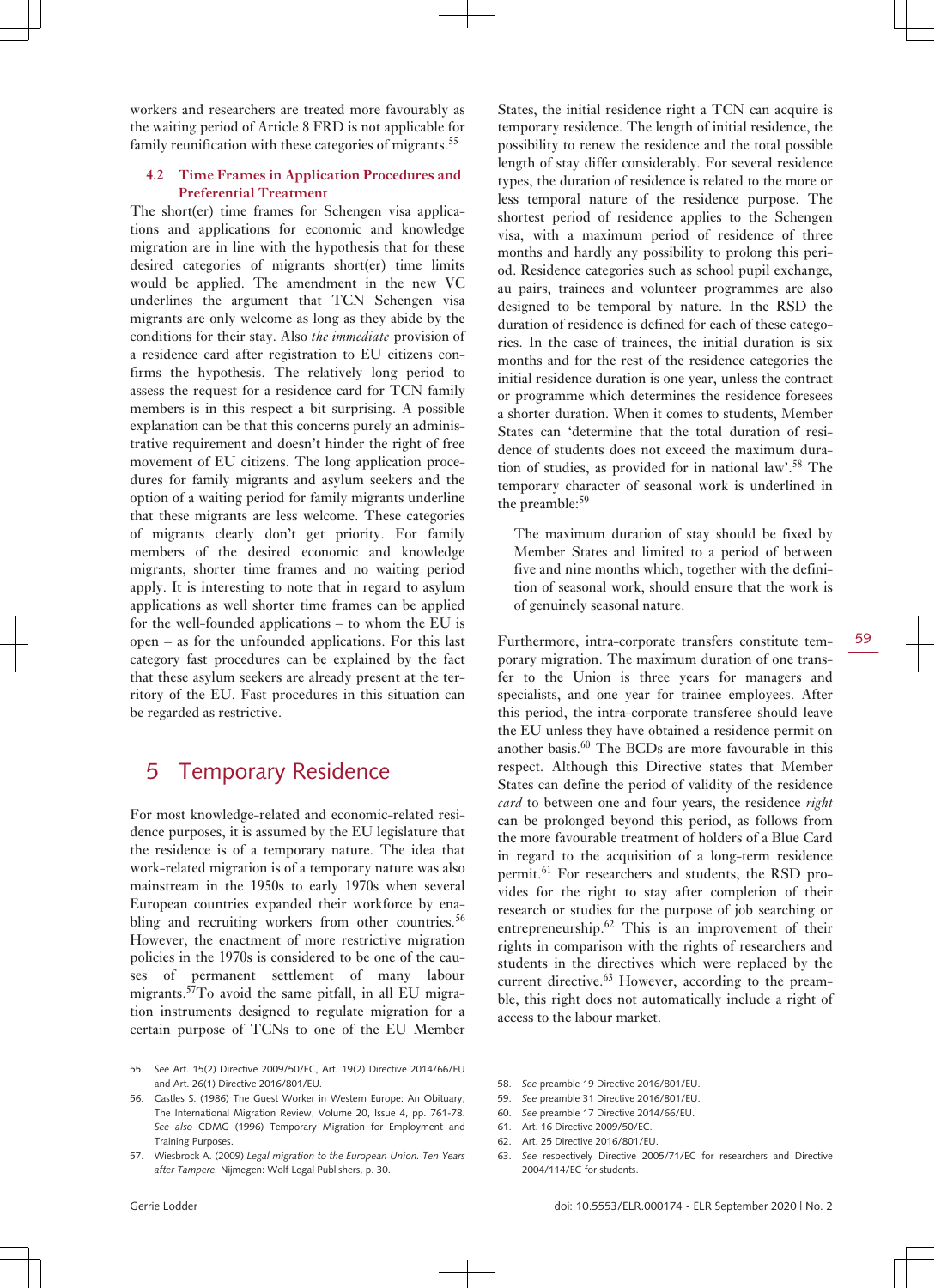Residence as a family member or as a refugee or otherwise protected person can be temporal, as the family relationship can end or the situation in the country of origin can change, but it is not defined as a temporary stay in the respective Directives. The same applies for EU citizens residing in another Member State. As long as the conditions for residence are fulfilled, the right to residence exists. The FMD does not contain a presumption of temporary stay.

#### **5.1 Temporary Residence in Light of Desired and Less Desired Migrants**

In regard to temporary stay, it appears the desirability of migrants changes. Some migrants who are admitted for work, economic or exchange purposes are only welcome on a temporary basis. Apparently, the EU legislator wanted to create a system which gives Member States control over the duration of certain residence types. However for the high-skilled and knowledge migrants Member States can or even shall grant prolonged residence rights. This underlines the desirability of these categories of migrants. The option to restrict access to the labour market underlines that these migrants are welcome as long as they fit the profile of high-skilled or knowledge migrant.

For EU citizens and their family members the non-temporary character of their right to residence is in conformity with their status of desired migrants. For the other categories of TCNs, beneficiaries of international protection and family migrants, it follows from the purpose of their stay itself: their residence right is not regarded as temporal.

# 6 Duration of Residence as a Requirement for Stronger Residence Entitlements

Under EU law, Member States are still free to design national policies to attract certain types of migrants. State practice shows a wide use of shortening time frames for stronger rights for preferred categories of migrants, so-called golden visa or even golden passport schemes. The European Commission (EC) is critical about these programmes.<sup>64</sup> According to the EC, these schemes are of a common EU interest because they can pose serious security issues (the right to travel in the EU, money laundering, corruption). However, at this moment the EU has no competence in the field of these investor programmes. In EU migration law, time frames are used in different ways to become eligible for certain residence entitlements.

First, family members of a TCN sponsor or EU citizen can claim entitlements to an autonomous right of residence, independent from the right of the family member after several years. TCN family migrants get a residence right based on their family relationship with a sponsor in one of the EU Member States. However, after five years at the latest, the spouse, unmarried partner and children who have reached the age of majority are entitled to an autonomous residence permit.<sup>65</sup> If the family bonds are broken after the acquisition of this autonomous residence right, this will have no consequence for the residence right of the (former) family members of the sponsor.<sup>66</sup>In regard to TCN family members of EU citizens, the FMD contains several time limits for the retention of the right of residence of these family members in case of death (one year), departure of the EU sponsor (no time limit if a child is enrolled in an educational institution) or in situations of divorce or termination of (registered) partnership (three years of marriage and one year stay in the host state).<sup>67</sup> According to the preamble, this more favourable treatment in some of these situations follows from respect for family life and human dignity.<sup>68</sup>The second way in which stronger residence rights are awarded to migrants after a certain period of residence is a right to permanent residence. The LTRD defines the conditions for the right to permanent residence for TCNs with five years of legal and continuous residence in the Member State concerned. Migrants with a residence right of a temporary nature at the moment of application are excluded from the scope and temporal residence does not count for the period of five years of legal stay. Although the LTRD does not contain a list of types of residence of a temporary nature, one can assume that seasonal workers, au pairs, trainees, school pupils, volunteers, students and intracorporate transferees are all excluded from the right to a permanent residence. If students have acquired another residence permit which makes them eligible for longterm residence, only half of the periods of residence for study purposes or vocational training may be taken into account in the calculation of the period of five years. $69$ Furthermore, Member States are allowed to only take into account half of the period of residence awaiting the decision on an application for international protection.<sup>70</sup> Some Member States used the possibility to exclude migrants who have been admitted solely on temporary grounds from the scope of the LTRD to restrict stronger residence entitlements of certain categories of migrants. According to the EC, this loophole to restrict the scope of the LTRD has been applied in a very broad

<sup>64.</sup> *See*: [https://ec.europa.eu/home-affairs/news/20190123\\_commission](https://ec.europa.eu/home-affairs/news/20190123_commission-reports-risks-investor-citizenship-residence-schemes-eu_en)[reports-risks-investor-citizenship-residence-schemes-eu\\_en](https://ec.europa.eu/home-affairs/news/20190123_commission-reports-risks-investor-citizenship-residence-schemes-eu_en). As this article is focused on EU law, these national rules and regulations are not further discussed.

<sup>65.</sup> Art. 15(1) Directive 2003/86/EC.

<sup>66.</sup> In case of divorce, separation or death of the sponsor, Member States may grant an autonomous residence right (Art. 15(3)). This option is not limited in time.

<sup>67.</sup> *See* Arts. 12 and 13 Directive 2004/38/EC. EU family members have an independent right to stay in their capacity of EU citizens, as long as they fulfil the criteria of Art. 7 of the Directive.

<sup>68.</sup> Preamble 15 Directive 2004/38/EC.

<sup>69.</sup> Art. 4(2) Directive 2003/109/EC.

<sup>70.</sup> Art. 3(b) Directive 2011/51/EU amending Art. 4(2) Directive 2003/109/EC.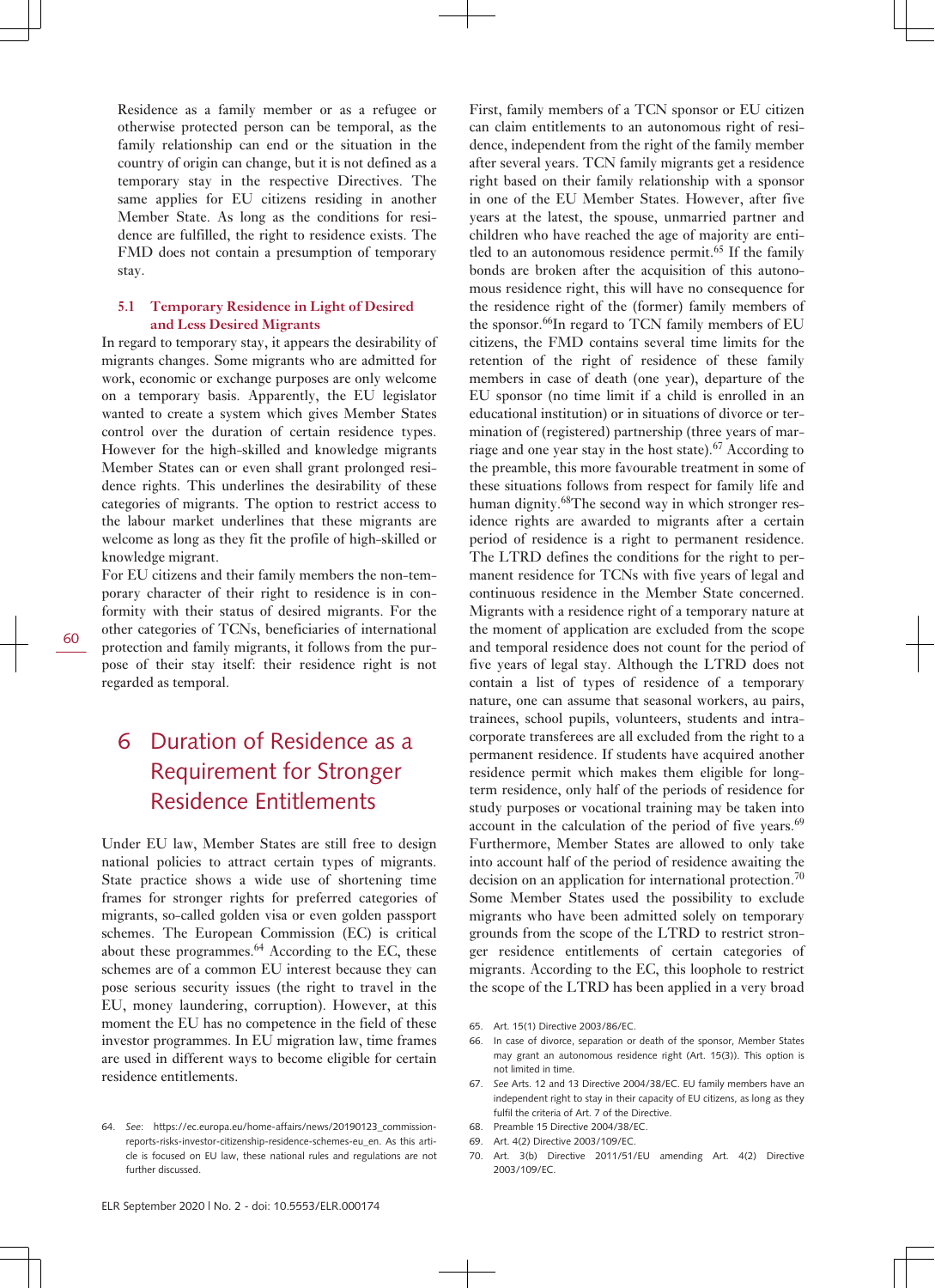reading by some Member States.<sup>71</sup> The ECJ has ruled that a state's practice of excluding a TCN from the scope of the Directive by labelling a certain category of residence as temporary, while the residence in itself, or the intention of the migrants to stay, is not temporary, is not in accordance with the meaning of the Directive.<sup>72</sup>In the case of EU citizens and their family members, the period to become eligible for a permanent residence right is also five years.<sup> $73$ </sup> The FMD does not contain any other condition than prior legal stay based on the Directive.

### **6.1 Duration of Residence and Desired or Less Desired Migrants**

TCN family members are entitled to an autonomous right of residence after five years of residence. Apparently, after these migrants have been accepted and resided in the host state for several years, other motivations for a preferential treatment become important. According to the preamble, an independent residence right contributes to the integration of family members.<sup>74</sup> Integration serves to promote economic and social stability.<sup>75</sup>

It is striking that the period for granting a right of permanent residence for EU citizens as well as TCNs has been set at five years.<sup>76</sup> Family migrants and beneficiaries of international protection are in principle eligible for long-term residence. Although these categories were considered less preferred before admission, after several years of residence they are treated more favourably in regard to stronger residence entitlements. However, some other categories of TCN migrants are excluded or treated less favourably. Residence of a temporary character is excluded from the scope.77 Furthermore, the time that counts for the period of five years of residence is not taken into consideration for all residence categories. This excludes or disadvantages some categories of migrants who were considered as desired at the moment of admission.

# 7 Length of Stay as Protection Against Loss of Residence Right

One of the characteristics of nationality is the right to stay on the territory of one's nationality. For migrants,

- 71. Report from the Commission to the European Parliament and the Council on the implementation of Directive 2003/109/EC concerning the status of TCNs who are long-term residents, COM(2019) 161 final, p. 2.
- 72. ECJ 18 October 2012, C-502/10 (*Singh*), ECLI:EU:C:2012:636.
- 73. Art. 16 Directive 2004/38/EC.
- 74. Preamble 15 Directive 2003/86/EC.
- 75. Preamble 4 Directive 2003/86/EC.
- 76. Stronks 2017, p. 142.
- 77. The intention or preference of the migrant can be different from the legal categorisation as temporary. *See also* Stronks 2017, pp. 44-47 and Wickramasekara P. (2011) Circular Migration: A Triple Win or a Dead End, Global Union Research Network, ILO, p. 23.

who are residing on the territory of a state other than the state of their nationality, the right to stay is always more or less conditional. In national migration law systems, and also in EU migration law, a residence right can be revoked. For the temporal residence rights, a general ground for losing a right of residence is that the conditions for granting this right are no longer fulfilled. For example, a student who has a residence permit for study, who no longer studies or who does not have sufficient financial resources will lose his residence right.<sup>78</sup> The residence right of a refugee, who no longer fulfils the criteria for being a refugee, can also be revoked.<sup>79</sup> In this respect, Blue Card holders are treated more favourably if they lose their job before the validity of their residence right expires. They get a period of three months to find another employment which fulfils the criteria of the BCD.<sup>80</sup> EU citizens and their family members retain a right of residence *as long as* they fulfil the criteria.<sup>81</sup> However, for workers and self-employed persons the Directive contains special provisions in case of loss of employment.82According to the respective EU directives, the length of stay of the migrant who no longer fulfils the conditions for his residence purpose is not a factor to be taken into account by the authorities when considering the possible revocation of a residence right. In regard to TCNs, the only exception to this rule is listed in the FRD. According to Article 17, which is based on the case law of the European Court of Human Rights (ECtHR) in regard to Article 8 ECHR, several factors must be taken into account including the length of stay in the guest country. An example of the reference to Article 17 FRD and the meaning of the duration of stay can be found in a case about the revocation of the residence permits of a Chinese family, more than twelve years after issuing these permits.<sup>83</sup> Because the father used false documents in the application for his residence permit, the residence permits were withdrawn with retroactive effect. The ECJ concluded that the FRD allows for the withdrawal, even after such a long time, but that an individual assessment must be made. The Member State should take due account of all relevant factors listed in Article 17 FRD such as the duration of residence and the ties developed with the host country and ties with the home country.

Another ground regularly applied for withdrawing a residence right is being a threat to public order and/or safety. This ground can be applied not only for family migrants $84$  but also for long-term residents $85$  and EU citizens and their family members.<sup>86</sup> The protection

- 78. Art. 21(1) Directive 2016/801/EU.
- 79. Art. 14(1) Directive 2011/95/EU.
- 80. Art. 13(1) Directive 2009/50/EC.
- 81. Art. 14(2) Directive 2004/38/EC.
- 82. Art. 7(3) Directive 2004/38/EC
- 83. ECJ 14 March 2019, Case C-557/17 (*Y.Z., Z.Z., Y.Y.* v. *the Netherlands*), ECLI:EU:C:2019:203. Zie ook: Boeles P. (2019) Wat is de ruimte voor intrekking van verblijfsvergunningen met terugwerkende kracht?, Asiel & Migrantenrecht, Issue 3, pp. 96-109.
- 84. Art. 6 Directive 2003/86/EC.
- 85. Arts. 9 and 112 Directive 2003/109/EC.
- 86. Arts. 27 and 28 Directive 2004/38/EC.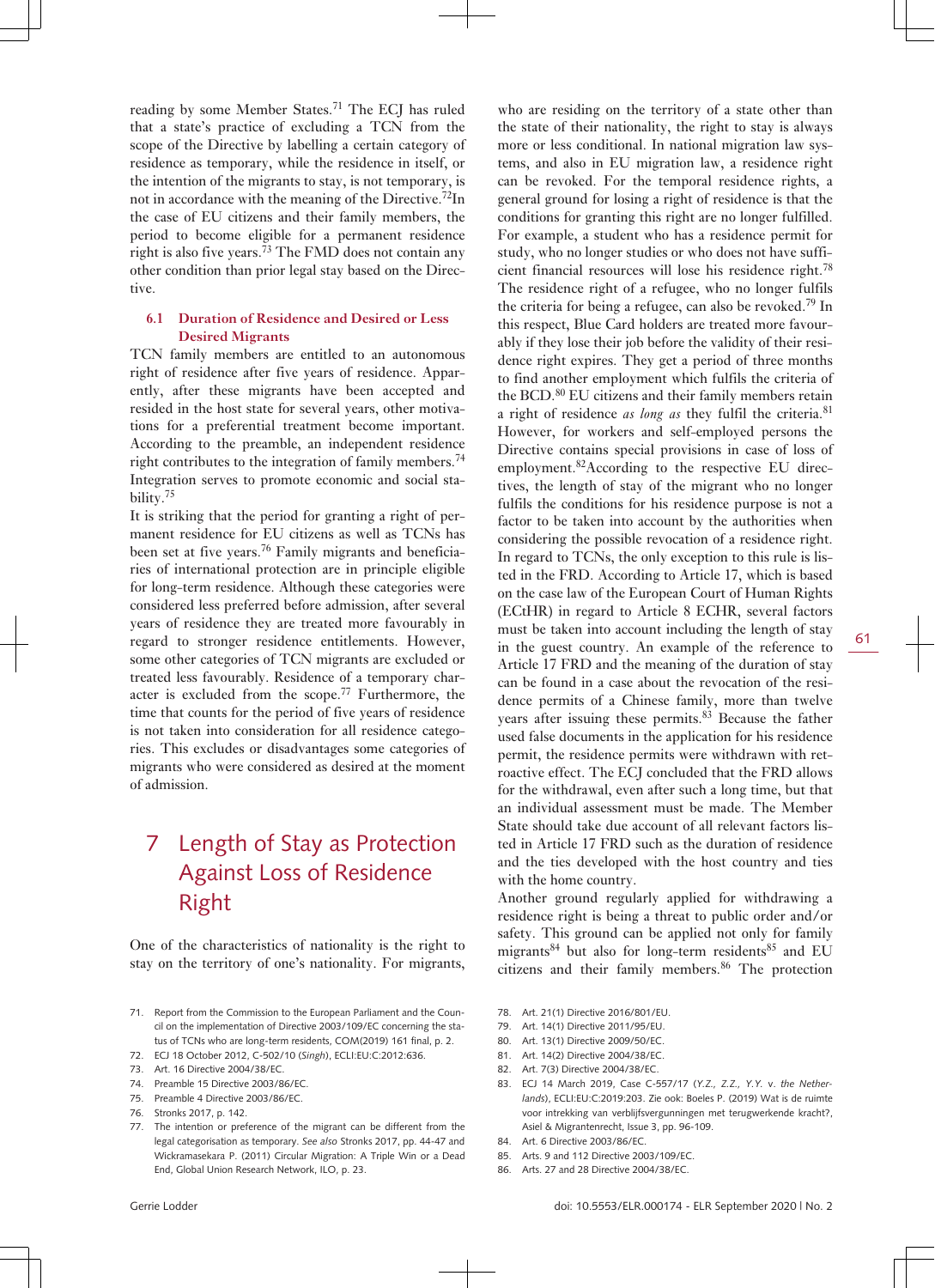against withdrawal of a residence right for family members must be deduced from the general provision that in any decision several factors must be taken into account.<sup>87</sup> One of these factors is the time spent in the host country and the home country. For long-term residents, more or less the same factors listed in Article 17 FRD are also mentioned in Article 12 LTRD. Also for this category of migrants, the duration of stay in the host country is one of these factors.

For EU citizens and their family members who fall within the scope of the FMD, the same mechanism applies: the longer their stay in the host Member State, the stronger their protection against expulsion. The general ground for expulsion is laid down in Article 27 FMD. Article 28 contains a system of protection based on the duration of residence. The longer the residence, the stronger the protection. However, the importance of duration of residence for the protection against expulsion has been limited by the Court of Justice. The ECJ concluded that the period of ten years of lawful residence, which offers the strongest protection, must be counted backwards from the moment the expulsion measure is taken.<sup>88</sup> Furthermore, the Court decided that time spent in prison will interrupt the period of lawful residence. However, ten years of residence prior to imprisonment 'may be taken into consideration as part of the assessment to determine whether the integrating links previously forged with the host Member State have been broken'.<sup>89</sup>In above-mentioned situations, the danger to society that emanates from a migrant must be balanced against other factors, among which is the duration of residence. For this balancing exercise, the case law of the ECtHR is of great importance. However, in the case law of the ECtHR a tendency can be discerned where less weight is attached to the length of stay in the host country in the case of expulsion on the grounds of a criminal conviction.<sup>90</sup>

#### **7.1 Protection Against Expulsion and Desirability**

Duration of residence is one of the factors to be taken into account in case of expulsion of family migrants, long-term residents and EU citizens and their family members. For migrants who reside on a residence right with a fixed duration – except for family migrants – the respective directives don't provide for a stronger protection in relation to the duration of residence. In situations where the migrant no longer fulfils the criteria of the purpose of residence, this makes sense. The desirability of a migrant depends to a large extent on his purpose of residence. After five years of residence and acquisition of a permanent right to residence, the initial residence purpose becomes less important. Protection against loss of residence and expulsion is based on other factors like duration of residence and probable conse-

quences of this residence like stronger bonds with the host state and weakening ties with the home state. However, state practice shows that by committing crime or fraud, migrants with even very long duration of residence can turn as undesired migrants.

### 8 Conclusion

In this contribution, I provide an overview of the way time is used by the EU legislature in the context of developing policies to attract or restrict residence of certain categories of migrants. The length of application procedures, the temporary character, right to stronger entitlements based on duration of residence and protection against expulsion in relation to duration of stay are compared for different categories of migrants. The starting hypothesis is that time would be used in a more favourable way for desired migrants. EU citizens and TCN economic-related and knowledge-related categories of migrants are considered as more desired categories of migrants.

For the time frames for application procedures, the hypothesis is confirmed. The analyses of the respective rules for EU citizens and TCNs do indeed show a preferential treatment of the more desired categories in respect of short(er) time frames. As the residence right of EU citizens is declaratory, they do not have to apply for a residence right and they will receive a declaration of residence *immediately*. However, the time frame for assessing the right to residence for TCN family members of EU citizens is relatively long: six months. This is a bit surprising from the perspective of favourable treatment of EU citizens and their family members. Economic- and knowledge-related TCN migrants can be distinguished by relatively short time limits for processing an application. The EU legislature even found it worthwhile to enlist the option of shorter decision periods for researchers, volunteers and ICT workers, although Member States are always free to have their own shorter national time limits than the EU legislature prescribes. This underlines the importance attached to making these types of migration attractive. On the other hand, in the case of less desired family migration (apart from family members of economic migrants) substantially longer decision periods apply. The same applies for asylum seekers. However, as well for the more welcome category of well-founded applicants as for the undesired category of probably unfounded applicants, shorter time frames can be applied. Finally, for family migrants the time before being eligible for family reunification can be substantially prolonged, by implementing a waiting period of lawful residence of the sponsor. Also, this waiting period doesn't apply for family members of the more welcome Blue Card holders and researchers.

When it comes to the use of time in respect of temporary stay, entitlements based on duration of residence and protection against loss of residence or expulsion, a dif-

<sup>87.</sup> Art. 17 Directive 2003/86/EC.

<sup>88.</sup> ECJ 16 January 2014, C-400/12 (*M.G.*) ECLI:EU:C:2014:9.

<sup>89.</sup> *Ibid*, para. 38.

<sup>90.</sup> Klaassen M.A.K., Lodder G.G. (2017) Kroniek gezinshereniging 2016-2017, Asiel & Migrantenrecht, Issue 10, pp. 479-89.